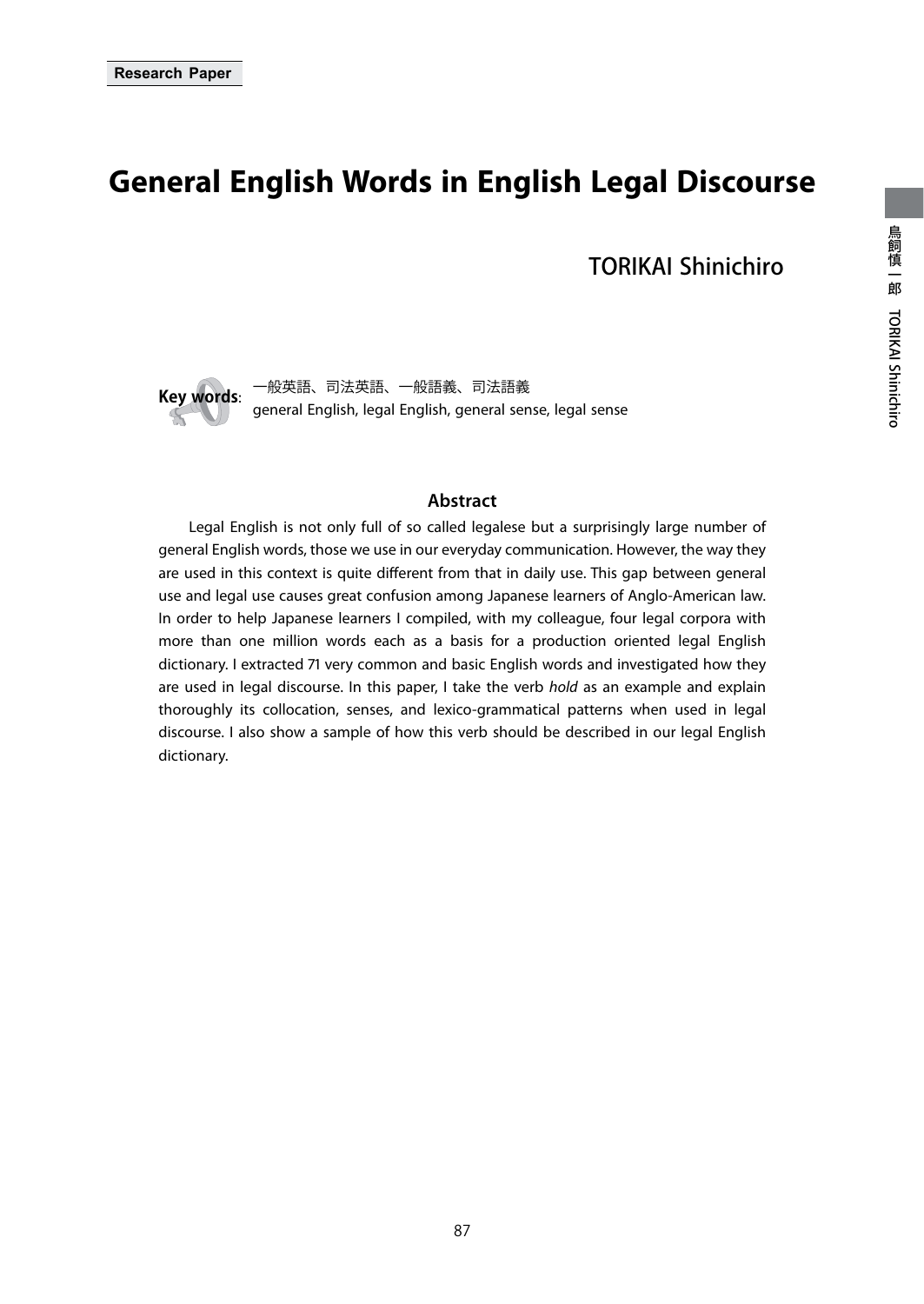# **1. Introduction**

Bryan Garner, an expert in legal language usage and editor of many legal dictionaries, including *Garner's Dictionary of Legal Usage* (2011, xvii), writes in the preface to the first edition:

Anglo-American law has a language of its own, consisting in a vocabulary with an unusually large number of foreign phrases, archaic words and expressions, terms of art, and argot words.

He refers to one of the peculiar aspects of legal discourse which lay people feel strongly about. However, this does not necessarily mean that legal discourse is always full of unknown and unfamiliar difficult legal words. I surveyed the 1,451,263 words of UK Supreme Court Judgments delivered in 2008, and found that quite a lot of non-legal, general words are used in legal discourse. The following list of words shows these general English words which are frequently used in the UK Supreme Court's Judgments. The numbers in parenthesis after each word indicate its frequency in the Judgments I surveyed.

act (4313), action (745), address (282), adopt (512), allow (758), answer (462), apply (1858), arise (691),attempt (264), battery (164), bear (211), bill (225), bring (573), body (230), call (334), carry (468), case (5931), challenge (407), court (5600), damage (688), decide (1037), decision (2259), design (181), draw (247), due (386), employ (155), enter (373), error (115), exercise (670), express (505), favor (209), file (120), find (952), force (341), ground (1029), hear (204), hold (1425), home (659), house (1151), issue (2049), interest (955), lay (216), lead (418), lose (121), maintain (186), meet (287), note (322), office (241), officer (424), order (2479), party (973), pass (211), person(1997), practice (342), question (1956), raise (451), reach (446), read (339), reason (1744), record (203), rely (576), require (1562), review (665), right (2870), rule (1168), satisfy (666), sentence (968), service (737), test (523), title (121), turn(262), value (711), view (1237)

I checked *The Longman Dictionary of Contemporary English* (2009) (hereafter *LDCE* for short), and found that all these words are labeled either S1 or W1, which indicates they are in the top 3000 most frequently spoken/written words.

This small research finding may make some people think that, word wise, legal discourse is not so incomprehensible as many people complain. But things are not so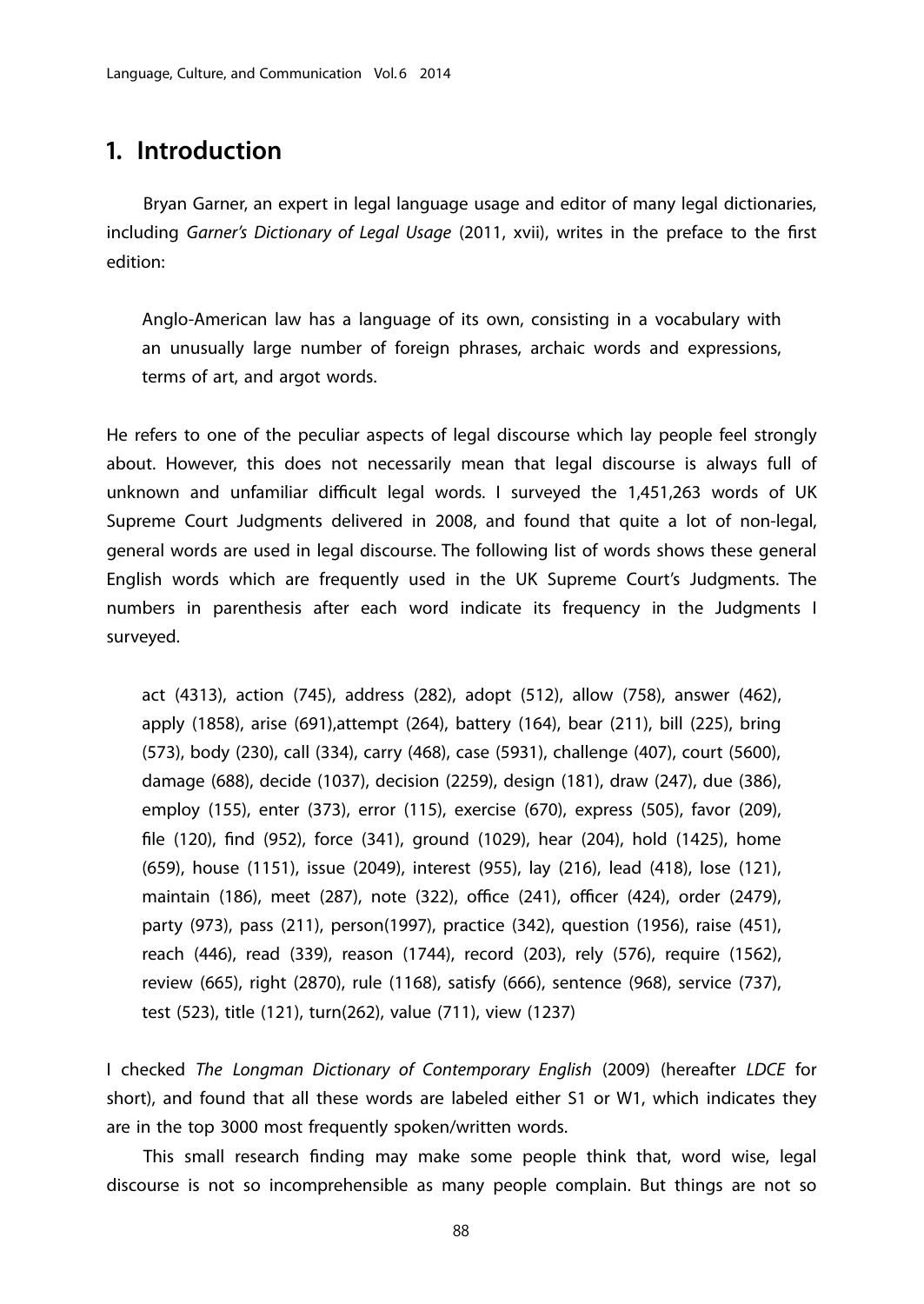easy in the case of legal discourse. Although these words look familiar, this does not necessarily mean that they are used in the same sense in legal discourse as they are used in general discourse. For example, the noun *action* is a very common noun both in general discourse and legal discourse, but the sense of this word is quite different in these two discourses. *LDCE* lists seven definitions of *action*. The first definition is as follows:

1 **DOING STH** [U] the process of doing something, especially in order to achieve a particular thing:

The legal use of this word is listed in sixth place in *LDCE* as follows:

6 **LEGAL** [C,U] a legal or formal process to decide whether someone has done something wrong:

Meanwhile, *Black's Law Dictionary* (1999) defines *action* as follows:

- **1**. The process of doing something; conduct or behavior.
- **2**. A thing done; act (1).
- **3**. A civil or criminal judicial proceeding.

The verb *enter* is another example. Among the ten definitions listed in *LDCE*, the first nine of them are general senses and the tenth one is a legal sense. The first definition and the tenth legal definition are as follows:

**1**  $|GO INTO|$  a) [I,T] to go or come into a place:...b) [T] if an object enters part of something, it goes inside it:

**10 OFFICIAL STATEMENT** [T] formal to make an official statement:

*Black's Law Dictionary* (1999) defines *enter* as follows:

**1**. To come or go into; esp., to go onto (real property) by right of entry so as to take possession.

**2**. To put formally before a court or on the record.

**3**. To become a party to.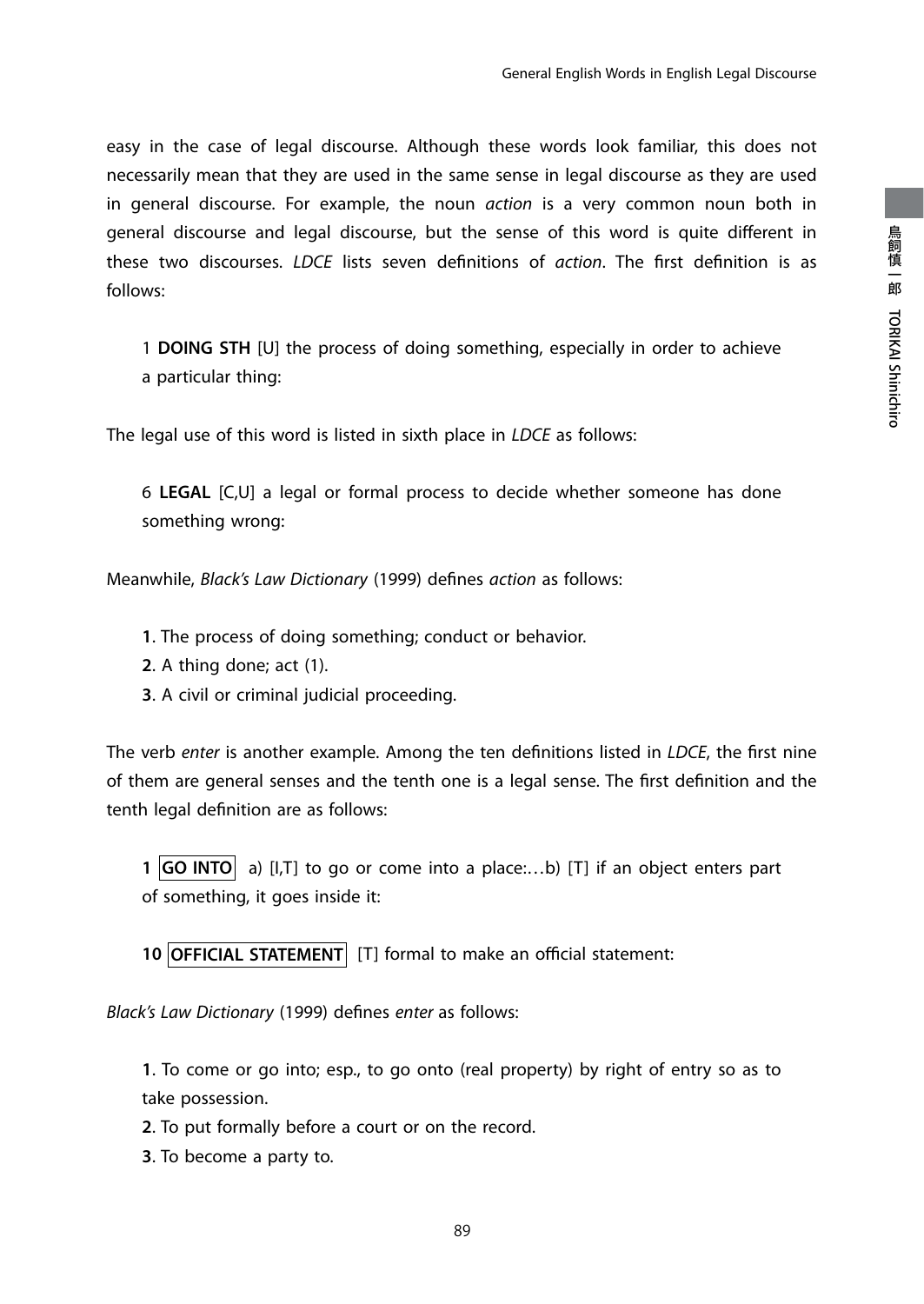For Japanese students of law who start learning Anglo-American law for the first time, these general words used in a legal sense are very confusing. They look familiar, but their meanings are different.

Dr. Masayuki Tamaruya, Associate Professor of the Department of Law, Rikkyo University, and I started a project to compile a production oriented legal English dictionary for Japanese students who will study or are studying law at graduate school level institutions in English speaking countries. The aim of our project is to try to reduce the English language handicap Japanese students have, and help them compete on an equal footing with other students from other countries. Our project is supported by the Japan Society for the Promotion of Science (Grant-in-Aid for Scientific Research (B); #23320119).

# **2. Objectives, Data, and Methodology**

# **2. 1. Objectives**

The objectives of this paper are: to see how general English words are used in legal discourse, and to illustrate from the viewpoint of ESP how they should be described in our production oriented legal English dictionary.

## **2. 2. Data**

The data I am going to use in this paper are those Dr. Tamaruya and I collected for the project to compile a production oriented English legal dictionary for Japanese students of law. The details are as follows:

- UK Supreme Court Judgments in 2008 (hereafter, shortened for UKJG): 1,451,263 words
- UK Law Journals in 2008 (hereafter, shortened for UKLJ): 1,267,048 words
- US Supreme Court Judgments in 2008 (hereafter, shortened for USJG): 1,574,403 words
- US Law Journals in 2008 (hereafter, shortened for USLJ): 1,303,223 words

We downloaded the above UK Supreme Court Judgments and US Supreme Court decisions from the official government sites shown below:

http://www.supremecourt.gov.uk/ http://www.supremecourt.gov/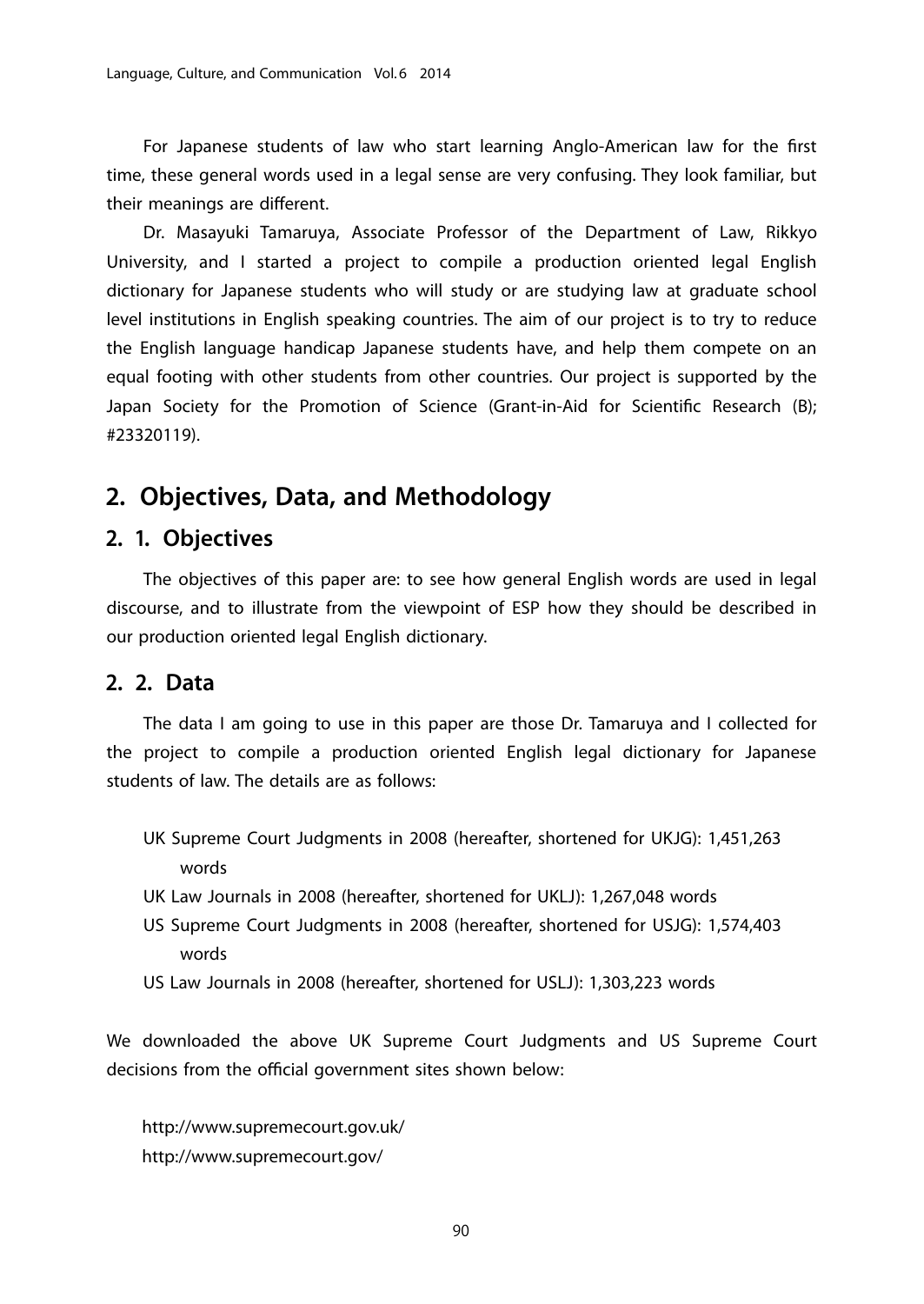We downloaded the following UK and US Law Journals:

## US 2008 Law Journals

Harvard Law Review (2008), Stanford Law Review (2008), Columbia Law Review (2008), Yale Law Journal (2008), The University of Chicago Law Review (2008), New York University Law Review (2008), Michigan Law Review (2008), University of Pennsylvania Law Review (2008), California Law Review (2008), Virginia Law Review (2008), Duke Law Review (2008), Northwestern University Law Review (2008), Cornell Law Review (2008), Georgia Law Review (2008)

## UK 2008 Law Journals

Cambridge Law Journal (2008), Oxford Journal of Legal Studies (2008), Law Quarterly Review (2008), Edinburgh Law Review (2008), Modern Law Review (2008)

I used the British National Corpus (BNC) as a representative source of general English to compare with the legal English compiled from the above four legal corpora. I used the corpus software *Sketch Engine*.

# **3. General English words in a legal sense in legal discourse**

In order to examine how general English words are used in a legal sense in legal discourse, it is necessary to clarify the meaning of the following three phrases: general English words, legal English words, and legal sense.

# **3. 1. General English words**

General English words are the English words we use in our daily lives for our everyday purposes. Michael West, who published *A General Service List of English Words*  (1953) chose 2060 English words for English language teaching/learning. G. B. Jeffery emphasized the importance of selecting vocabulary for systematic English language teaching in the foreword (p. v) of the above book as follows:

To find the minimum number of words that could operate together in constructions capable of entering into the greatest variety of contexts has therefore been the chief aim of those trying to simplify English for the learners. Various criteria have been employed in choosing the words, but the dominant activity throughout the period among all those concerned with systematic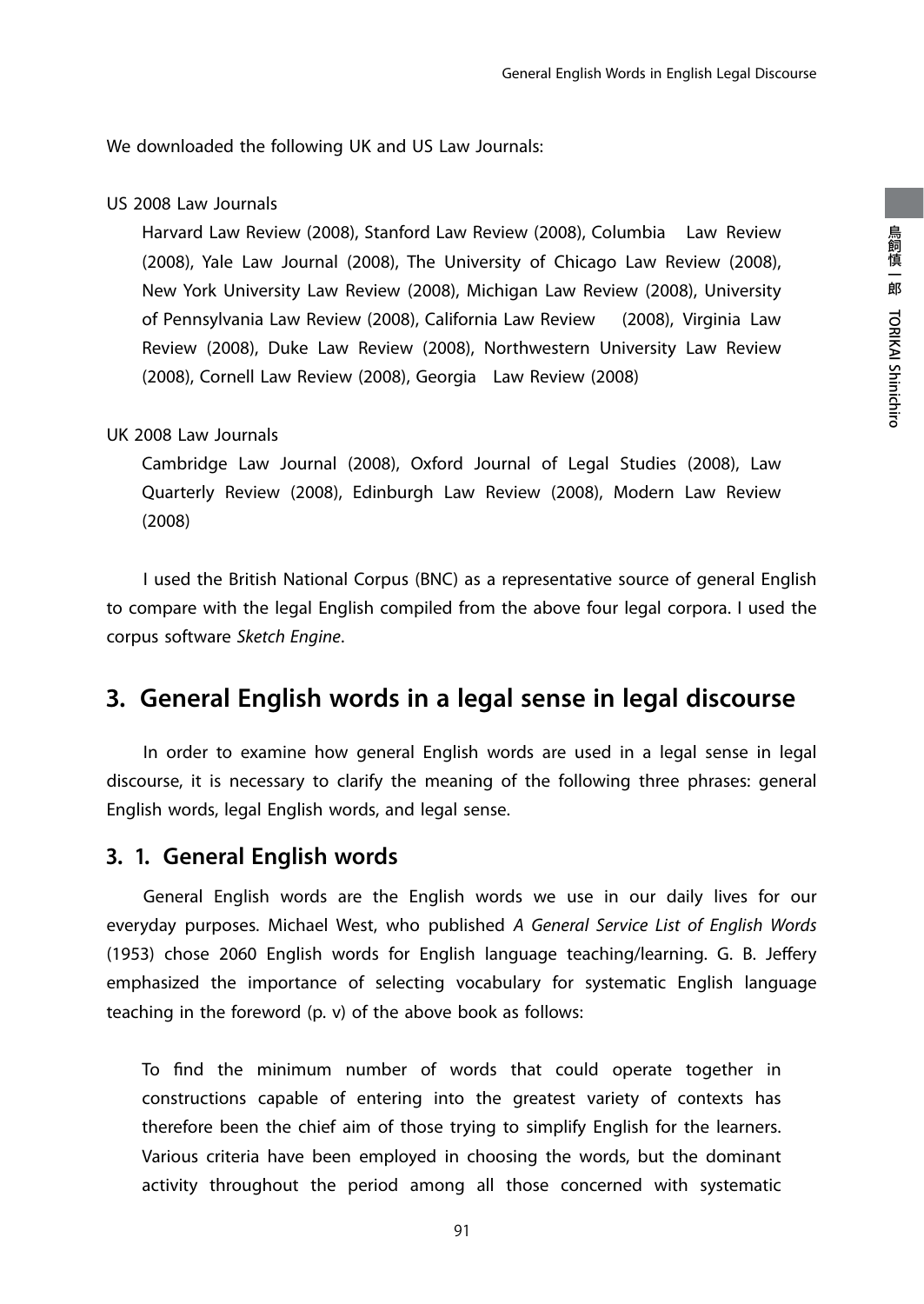teaching of English has been vocabulary selection.

West said in "explanation" (p. vii) that he chose 2060 English words based on frequency, ease or difficulty of learning, necessity, cover, stylistic level, intensity and emotional force.

General English words can also be discussed from another point of view, namely from the perspective of English for special purposes. Hutchinson and Waters (1987, 53) explain the nature of ESP from the viewpoint of need analysis as follows:

What distinguishes ESP from General English is not the existence of a need as such but rather an awareness of the need. …it is not so much the nature of the need which distinguishes the ESP from the General course but rather the awareness of a need.

Jornan (1997, 2-3) illustrates three purposes for learning English: English for General Purposes (EGP), English for Specific Purposes (ESP), and English for Social Purposes. He explains that EGP is "for no particular purposes, e.g. school exams (or TENOR)", and that English for Social Purposes is "for conversational purposes, and communicative situations, e.g. shopping, letter-writing, telephoning and 'survival English'". He further explains that TENOR is "the Teaching of English for no Obvious Reasons', no reason obvious to the learner". Johnson and Johnson (1998, 138) define EGP as follows:

**general purpose English** (EGP) is polarized with ESP…to refer to contexts such as the school where needs cannot readily be specified. This view is misleading, since purpose is always inherent. EGP is more usefully considered as providing a broad foundation rather than a detailed and selective specification of goals

The above arguments on EGP and ESP help us understand the nature of general English words. They also help us set up the criteria for selecting or identifying general English words.

Having reviewed some arguments on general English words, I would like to propose the following three criteria that need to be satisfied to be recognized as general English words:

- 1) The words general English dictionaries label as high frequency words
- 2) The words whose senses are mostly defined as non-technical
- 3) The words typically taught in EFL or ESL class settings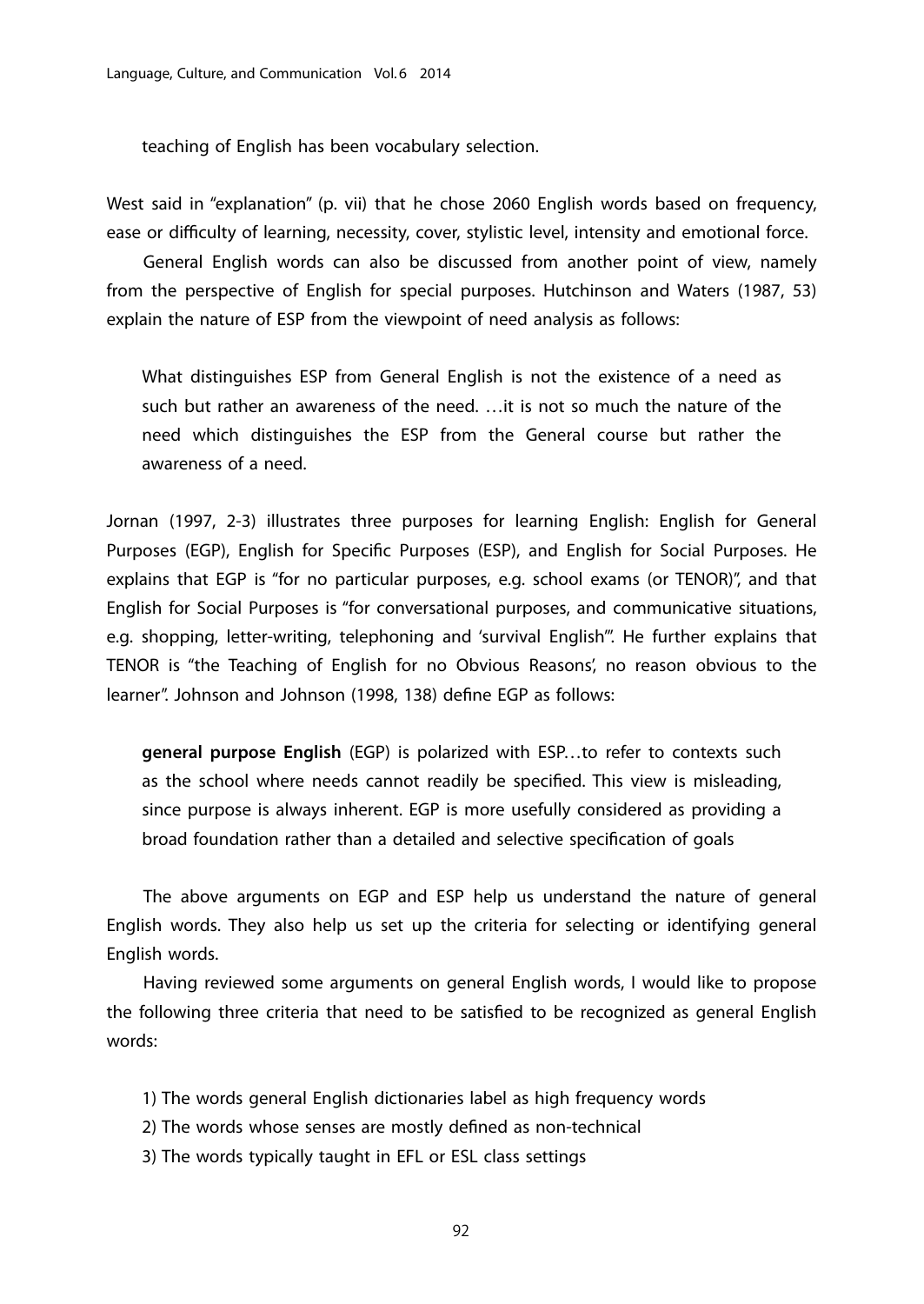The 71 words I listed in Section 1 meet all the above three criteria. Nevertheless, they are frequently used in legal discourse in a legal sense.

# **3. 2. Legal English words**

Legal English words are the words used primarily in legal discourse for technical purposes. Nation (2001, 198) defines a technical word as follows:

a technical word is one that is recognisably specific to a particular topic, field or discipline.

Nation (2001, 198-9) classifies technical words into four categories depending on their degrees of 'technicalness' as follows:

Category 1. The word form appears rarely if all outside this particular field. Law: *jactitation*, *per curiam*, *cloture*

Applied Linguistics: *morpheme*, *hapax legomena*, *lema*

Category 2. The word form is used both inside and outside this particular field but not with the same meaning.

Law: *cute* (to appear), *caution* (vb)

Applied Linguistics: *sense*, *reference*, *type*, *token*

Category 3. The word form is used both inside and outside this particular field, but the majority of its uses with a particular meaning though not all, are in this field. The specialized meaning it has in this field is readily accessible through its meaning outside the field.

Law: *accused* (n.), *offer*, *reconstruction* (of a crime)

Applied Linguistics: *range*, *frequency*

Categroy 4. The word form is more common in this field than elsewhere. There is little or no specialization of meaning, though someone knowledgeable in the field would have a more precise idea of its meaning.

Law: *judge*, *mortgage*, *trespass* Applied Linguistics: *word*, *meaning*

Nation gives four typical examples of technical fields: law, applied linguistics, economics, and computing. I only list two fields for reference, namely Law and Applied Linguistics. It is interesting that his first choice is law, which seems to reflect many people's preconception that law is a highly technical field.

A very basic question may arise: which category do the words shown in Section 1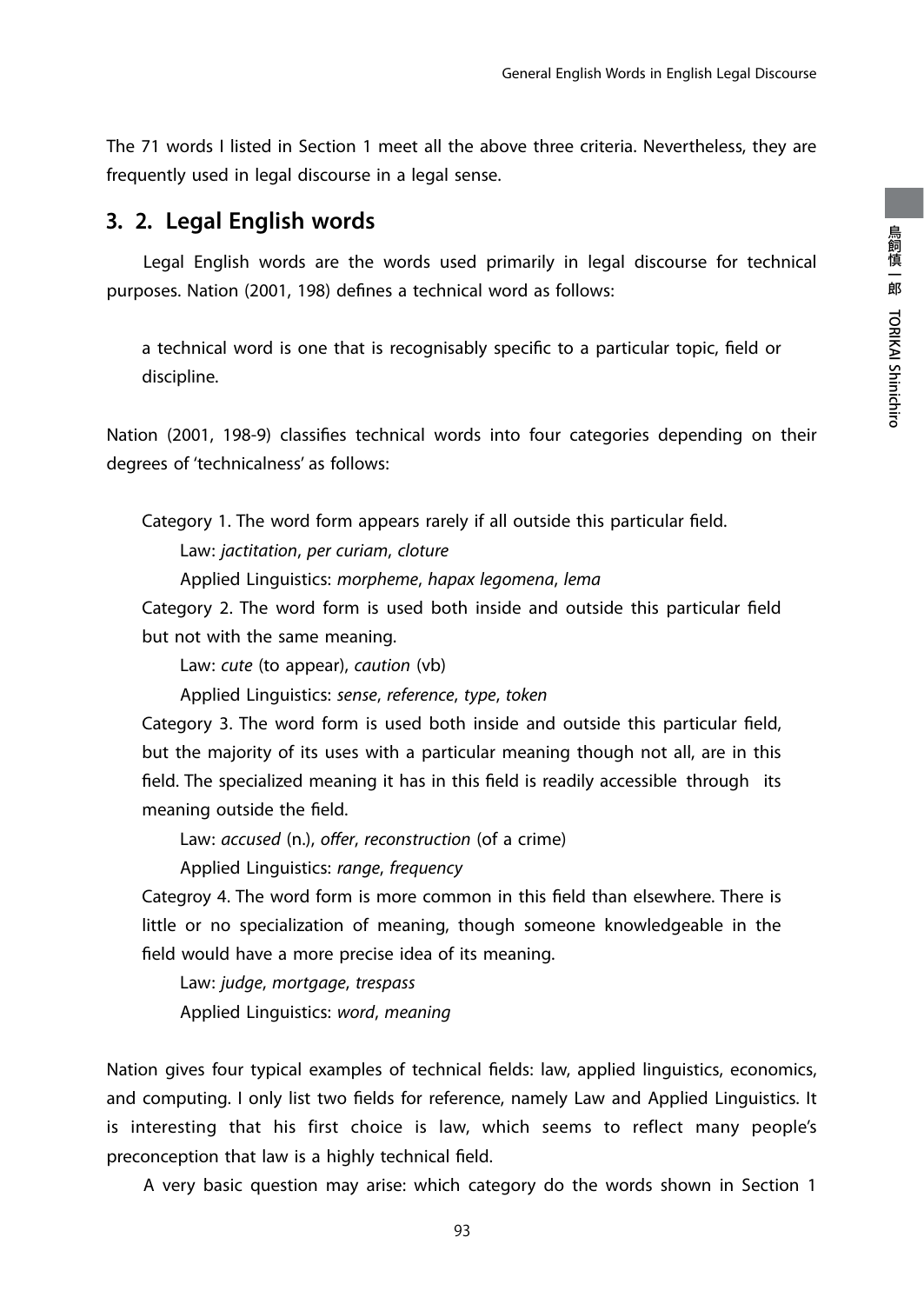belong to? Probably, Category 4 which deals with the least technical terms would be the closest, but the words in the lists do not seem more common in the field of law than elsewhere. If the words *judge*, *mortgage*, or *trespass* suggest "little or no specialization of meaning", I do not think any people would recall any legal sense or legal use when they saw words like *action* or *enter* if those words were presented out of context. It would be better if we set up a new additional category, Category 5, in order to treat appropriately the general English words that are used in a legal sense in legal discourse.

Categroy 5. The word form is more common outside this particular field. It is difficult even for someone knowledgeable in the field to recognize its specialized meaning if it is presented separately.

Law: action, enter

The 71 words in Section 1 are all classified under this new category 5.

# **3. 3. Legal sense**

It is relatively easy to distinguish a legal sense from general senses. This is because most dictionaries specify which definition is a legal sense. For example, *LDCE* attaches the label *law* to "a word with a technical meaning used by lawyers, in legal documents etc." Let us take the word *party* as an example and see how the legal sense is described in *LDCE* . Five definitions of *party* are listed there and the last one is a legal sense.

#### **party**

4 IN AN ARGUMENT/LAW *law or formal* one of the people or groups who are involved in a legal argument or agreement: *helping the two parties to reach an argument* |**guilty/innocent party** *He sees himself as the innocent party in this dispute.*

*The Oxford English Dictionary* (1989) (hereafter *OED* for short) uses the label *Law* to indicate a legal sense. I used the "Advanced Search" function in the electronic version of *OED* and got a total of 26,207 matches and 13,070 entities labeled as *Law*. I had checked all of them and found that 3,183 definitions in 2,806 words are law uses. Many of them are either infrequent or never used in present day legal discourse, but some senses such as that shown below are very important for our legal English dictionary. The following description is the 17th meaning of the word *find*, another general English word commonly used in a legal sense in legal discourse.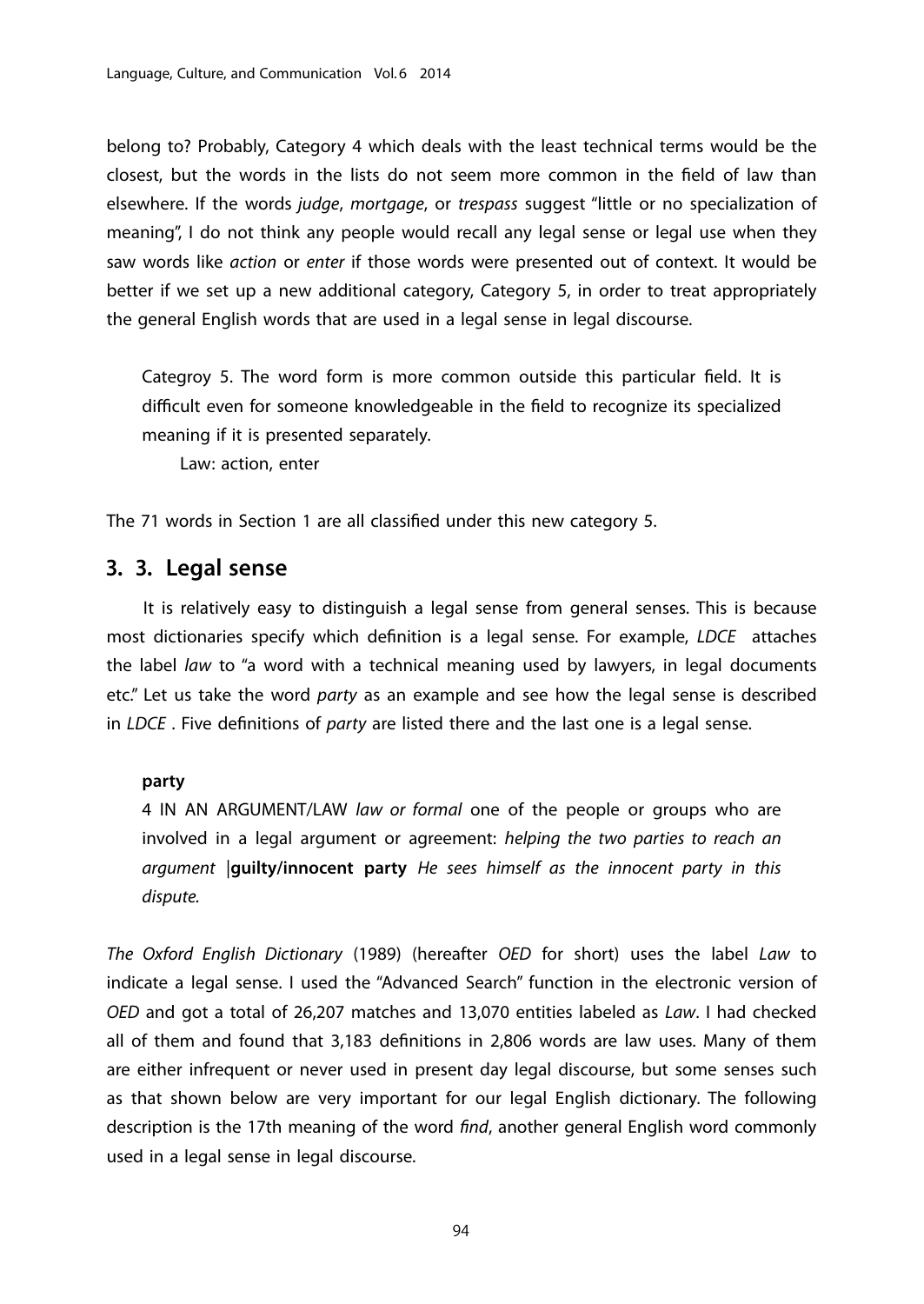#### General English Words in English Legal Discourse

**find**, v. **17**.II.17 *Law*. †**a**.II.17.a *intr*. To determine. (Only in OE.) **b**.II.17.b †To determine and declare (an offence) to have been committed (*obs*.); to determine and declare (*an issue*) to be (so and so). **c**.II.17.c To determine and declare (a person) *guilty* or innocent. **d**.II.17.d To agree upon and deliver, 'bring in' (a verdict). Also with obj. sentence introduced by *that*. **e**.II.17.e To ascertain the validity of (an indictment, etc.). *to find a (true) bill*: see bill n.3 4.

Among the five sub definitions in the 17th meaning of the word *find*, the first two meanings, **a** and **b**, are obsolete, or out of use. The sub definitions **c, d, e** are present day legal senses.

# **4.** *Hold* ― **an example of a general English word used in a legal sense in legal discourse**

In this section I would like to demonstrate how general English words should be described in our legal English dictionary. I will take the word *hold* as an example. Let's examine if the verb *hold* is appropriate for inclusion in our legal English dictionary.

## **4. 1. Is** *hold* **a general English word?**

In order for the word *hold* to be chosen as a candidate word for our dictionary, it should be a general English word. Let us see if *hold* satisfies the three criteria I discussed in Section 3.1.

## **4. 1. 1. Do general English dictionaries label hold as a high frequency word?**

The first criterion is whether *hold* is a high frequency word. Let us see how four wellknown general English dictionaries for EFS/ESL learners classify this word. *LDCE* classifies *hold* as being in the top 1000 spoken and written words. *Collins COBUILD Advanced Dictionary of English* (2009) (hereafter *COB* for short) gives three diamonds ◆◆◆ to indicate that *hold* is one of the most frequent words. *Oxford Advanced Learner's Dictionary* (2010) (hereafter *OALD* for short) chooses *hold* as one of the "Oxford 3000, the most frequent and useful 3000 English words for learners of English". *The Wisdom English-Japanese Dictionary* (2013) (hereafter *WISDOM* for short) classifies *hold* as one of the 1300 most basic English words which are relevant to the words learned in junior high school. All these suggest that *hold* is considered as one of general English words.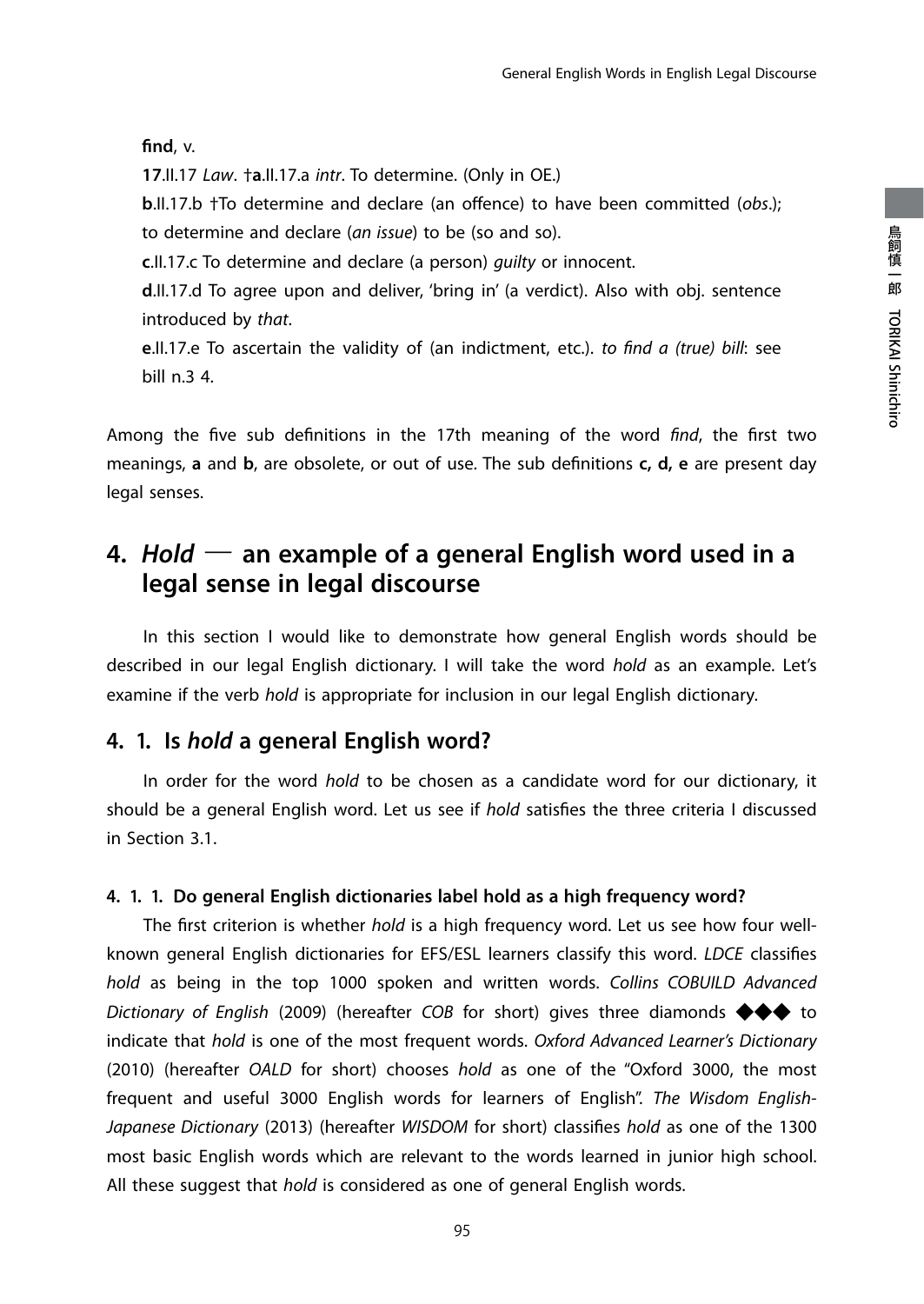#### **4. 1. 2. Is** *hold* **mostly used in general senses in general discourse?**

The word should be used mostly in general senses in general discourse and the use in its legal sense should be very uncommon in general discourse. It is this characteristic of unfamiliarity in a legal sense in general discourse that causes great confusion among Japanese learners of law when it is used in a legal sense in legal discourse.

Let us see how English dictionaries define the senses of this verb. *LDCE* lists 19 definitions in total and 20 typical phrasal usages. The eighth definition is related to the legal sense of use.

8 **OPINION** to have a particular opinion or belief: *Experts hold varying opinions as to the causes of the disease.*| **be widely/generally/commonly held** (=be the opinion of a lot of people) *This view is not widely held.*| **be held to be sth** *She was held to be one of the most talented actors of her time.*| **hold that** *The judge held that the child's interests in this case must come first.*

*COB* sorts the usages of this verb into the following five main categories:

- ① PHYSICALLY TOUCHING SUPPORTING, OR CONTACTING
- ② HAVING OR DOING
- ③ CONTROLLING OR REMAINING
- ④ PHRASES
- ⑤ PHRASAL VERBS

The second definition, under ② HAVING OR DOING above is the closest to the legal use. It defines the sense and the usage of *hold* in this use as follows:

**1 Hold** is used with words and expression indicating an opinion or belief, to show that someone has a particular opinion or believes that something is true. □ He holds certain expectations about the teacher's role... Current thinking holds *that obesity is more a medical than a psychological problem… The public, meanwhile, hold architects in low esteem. …a widely held opinion.*

The second example sentence with a *that* clause in its direct object position is a typical legal use, but the topic of the above example is not particularly related to legal issues.

*OALD* lists 23 different definitions. Definitions 16 and 17 under the signpost<sup>11</sup> of **opinion** shown below are the closest to the legal use.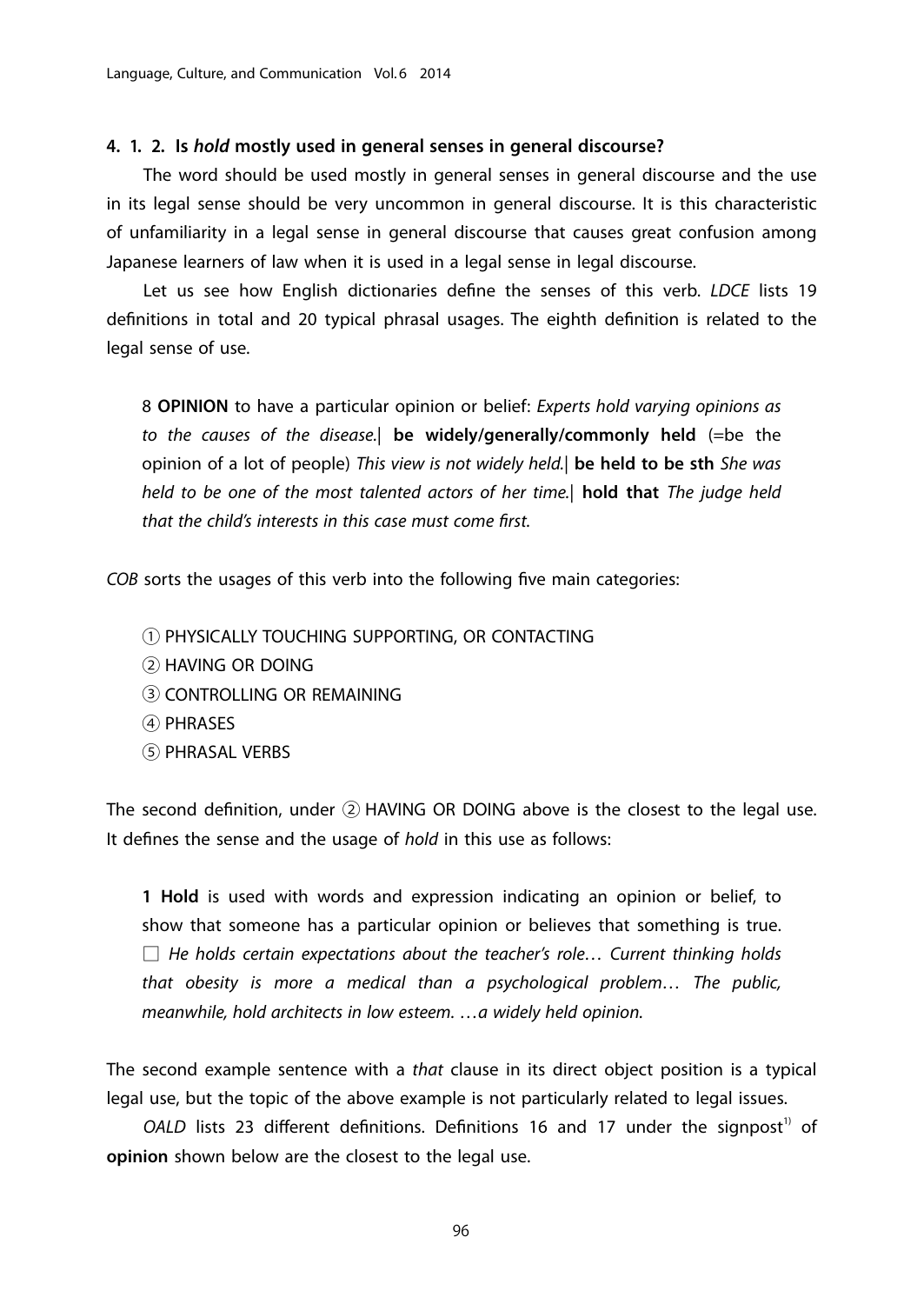#### **opinion**

**16** [T] to have a belief or an opinion about sb/sth:

**~ sth** *He hold strange views on education.*

**~ sb/sth + adv./prep./adj**. *She is held in high regard by her students* (= they have a high opinion of her).

*firmly-held beliefs*

**17** [T] *(formal)* to consider that sth is true:

**~ that**… *I still hold that the government's economic policies are mistaken.*

**~ sb/sth + adj**. *Parents will be held responsible for their children's behavior.*

**be held to be sth** *These vases are held to be the finest examples of Greek art.*

It is interesting that the word *hold* itself is given the key symbol of the *Oxford 3000*  indicating this word is important and useful in terms of frequency, range, and familiarity<sup>2</sup>, but not in the above two definitions and usages. This strongly indicates that the verb *hold* is very common but not in the above two senses and usages.

*WISDOM* lists 13 definitions of *hold* in total in its transitive verb use, and definition 10 b shown below is the closest to the legal use.

**6 b**(かたく)(!進行形にしない)[~ that 節]… だと思う[考える];(裁判 所が)… と判示[判断]する、判決で述べる:[~ A (to be) C/to do]A を C だと[… すると]思う[考える]<mark>!</mark>|C は|形|;しばしば受け身で)▲ They *hold that t*he world is flat. 彼らは地球が平らであると考えている /Dog owners will be held responsible for their pets. 犬の飼い主はそのペットに対して責任がある と み な さ れ る だ ろ う /He is held to be one of the greatest scientists of the century. 彼は今世紀の最も偉大な科学者の一人とされている.

All the above four dictionary descriptions indicate that *hold* is commonly used in general senses, and its use in a legal sense is infrequent, unfamiliar, and limited in general discourse.

### **4. 1. 3. Is** *hold* **frequently used in legal discourse?**

This general word is very frequently used not only in general discourse but also in legal discourse. The following research results show how common *hold* is in both discourses.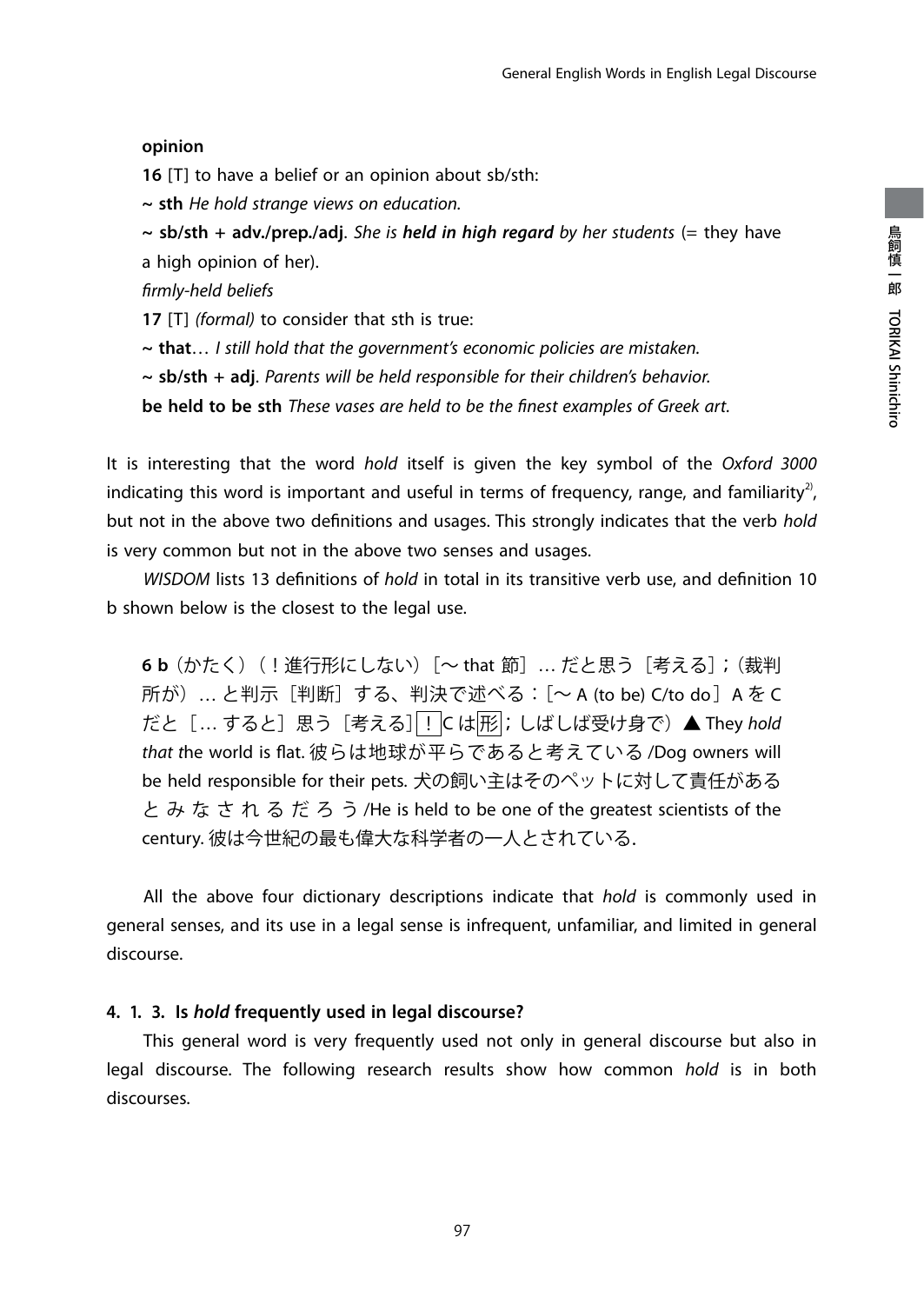| BNC:   | 414.8 |  |
|--------|-------|--|
| UK JG: | 981.9 |  |
| UK LJ: | 752.1 |  |
| US JG: | 911.5 |  |
| US LJ: | 646.1 |  |

#### **Table 1. Frequency counts of hold per million**

It is interesting that the verb *hold* is about two times more frequent in all the legal corpora than in the BNC.

So far we have discussed the following questions to see if *hold* is suitable for our legal dictionary.

- 1) Is *hold* a general English word?
- 2) Is *hold* mostly used in general senses?
- 3) Is *hold* frequently used in legal discourse?

The answers are all yes. That is to say: *hold* is a general English word commonly used in general senses in general discourse, but it is also frequently used in legal discourse. This wide variety of use of this verb perplexes Japanese learners.

# **4. 2. How is** *hold* **used in legal discourse?**

If *hold* is frequently used in legal discourse, how is it used? I will try to answer this question from the viewpoint of collocation, lexico-grammatical patterns, and *hold* with a *that* clause.

**Table 2. The nouns in the direct object position of** *hold* **(per million)**

| BNC: meeting 9.1, hand 5.8, election 5.7, talk 4.7, conference 3.7,        |
|----------------------------------------------------------------------------|
| position 3.4, office 3.4, breath 2.9, post 2.5, share 2.1                  |
| UK 2008 JDG: information 42.8, opinion 13.1, procession 8.3,               |
| property 8.3, asset 7.6, investigation 7.6, belief 5.5, inquest 4.8,       |
| meeting 4.8, inquiry 4.1, datum 4.1, lease 4.1, office 3.5,                |
| premise 3.5                                                                |
| UK 2008 LJ: property 14.2, view 13.4, belief 10.2, inquiry 4.7,            |
| asset 4.7, plaintiff 4.7, detainee 3.9, office 3.9                         |
| US 2008 JDG: election 8.3, hearing 7.6, title 5.7, citizen 3.2, alien 3.2, |
| land 3.2                                                                   |
| US 2008 LJ: firm 16.2, office 13.1, hearing 9.2, corporation 7.7,          |
| election 5.4, meeting 5.4, position 4.6, view 4.6, context 4.6,            |
| entity 3.9, business 3.9                                                   |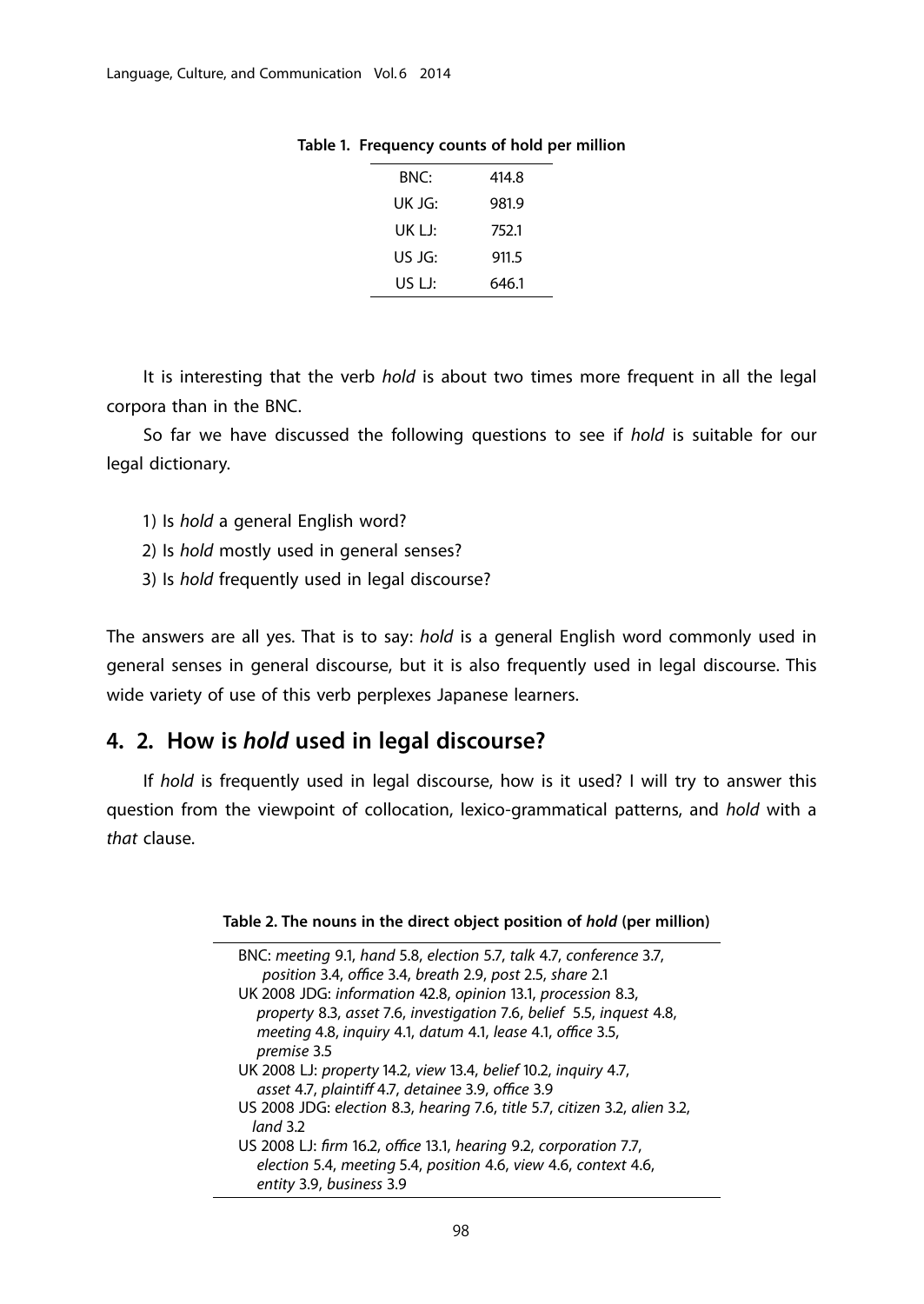## **4. 2. 1. Collocation**

In order to find what kind of words the verb *hold* is used with, I surveyed the words that occur in the direct object position of *hold*.

The above table shows that the direct object nouns *hold* takes in general discourse are concrete physical objects (e.g. *hand*, *breath*), on the other hand in legal discourse its direct objects are something more abstract (e.g. *information*, *property*, *asset*, *datum*, *title*). Ideas and thoughts (e.g. *opinion*, *view*, *belief*) are likely to be the direct objects in legal discourse. Nominalized verb forms (e.g. *procession*, *investigation*, *inquest*, *inquiry*) frequently co-occur in legal discourse. Business related technical terms (e.g. *firm*, *corporation*, *entity*) are particularly frequent in US LJ. Those words co-occur with a limited number of adverbs like *closely*, *publicly*, *privately*, and *widely* as follows:

### **firm**

*closely held firms* (20/21), *privately held firms* (1/21)

 Delaware is becoming more dependent on attracting smaller, closely held firms. (US LJ)

## **corporation**

*closely* (3/10)/*publicly* (2/10)/*privately* (1/10)/*widely* (1/10) *held* corporation particularly in the context of closely held corporations. (US LJ)

#### **entity**

#### *closely held entities* (5/5)

 the benefits of chartering in Delaware come at a far lower price for closely held entities. (US LJ)

The word *firm* is used as the direct object of the verb *hold* 21 times in US LJ, and 20 of them co-occur with the adverb *closely*, typically as *closely held firm*. As shown above, business related organization words are often used in the same syntactic structure [adverb + *held* + organization]. This kind of conventional fixed language use is one of the characteristics of legal English.

#### **4. 2. 2. Lexco-grammatical patterns**

The lexco-grammatical patterns of legal English are rather limited compared with those of general English. There are many conventional or stereotypical set phrases repeatedly used in legal discourse. I will take a noun, *information*, as an example and show how *hold* is actually used in legal discourse.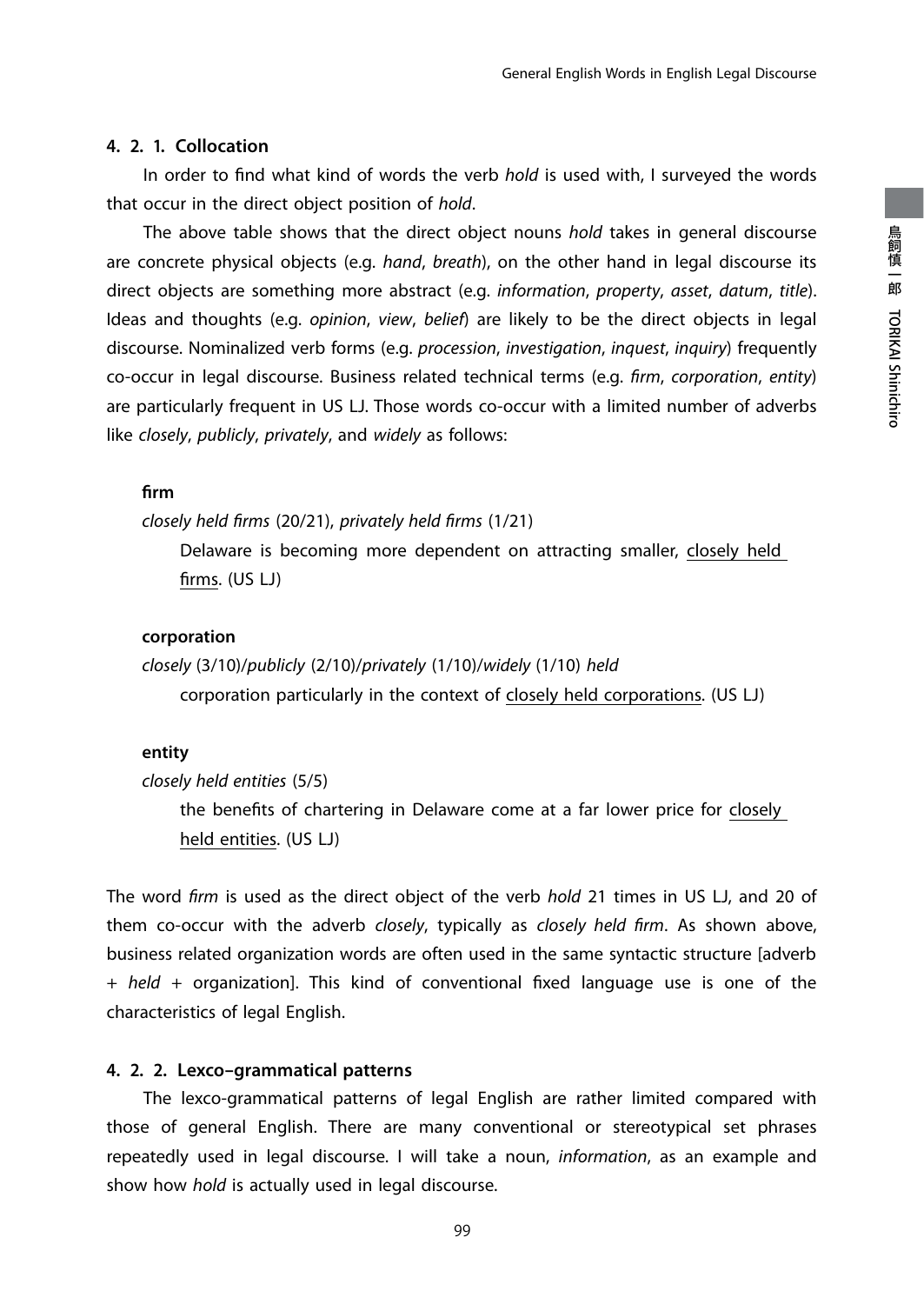The word *information* is the most frequently co-occurring with the verb *hold*, 62 times in our four legal corpora. Among these 62 occurrences, 39 are used in the passive voice, and 23 in the active voice. Of these 39 passive usages, 38 are used in short passive constructions. Interestingly enough, of these 38 short passives, 21 are used in the same passive construction i.e. "information held by…authority", and 13 are in another stereotypical phrase "information held for the purpose(s)…". I summarize how the noun *information* is used with the verb *hold* in legal discourse below:

**information** (total occurrences 62)

Passive voice: 39 short passive: 38 *held by*: 21  *held by…authority*: (14/21) eg. both the United Kingdom and Scottish Acts covered all the recorded information held by a public authority.(UK, JD) *held for*: 13 *held for…purpose*: (13/13) eg. It is information held for the purposes of the management of the BBC's journalism.(UK LJ) others: 3 long passive; 1 Active voice: 23

#### **4. 2. 3.** *Hold* **with a** *that* **clause**

One of the most noticeable syntactic structures of *hold* in legal discourse is *hold* taking a *that* clause in its direct object position. This syntactic pattern is extremely common in legal discourse as you see below:

| Table 3. The frequency of hold that per million                         |       |  |  |  |
|-------------------------------------------------------------------------|-------|--|--|--|
| eq. The Court held that she was a purchaser for valuable consideration, |       |  |  |  |
| BNC:                                                                    | 19.2  |  |  |  |
| UK 2008 JDG:                                                            | 362.4 |  |  |  |
| UK 2008 L E                                                             | 319.6 |  |  |  |
| US 2008 JDG:                                                            | 537.3 |  |  |  |
| US 2008 LJ:                                                             | 242.5 |  |  |  |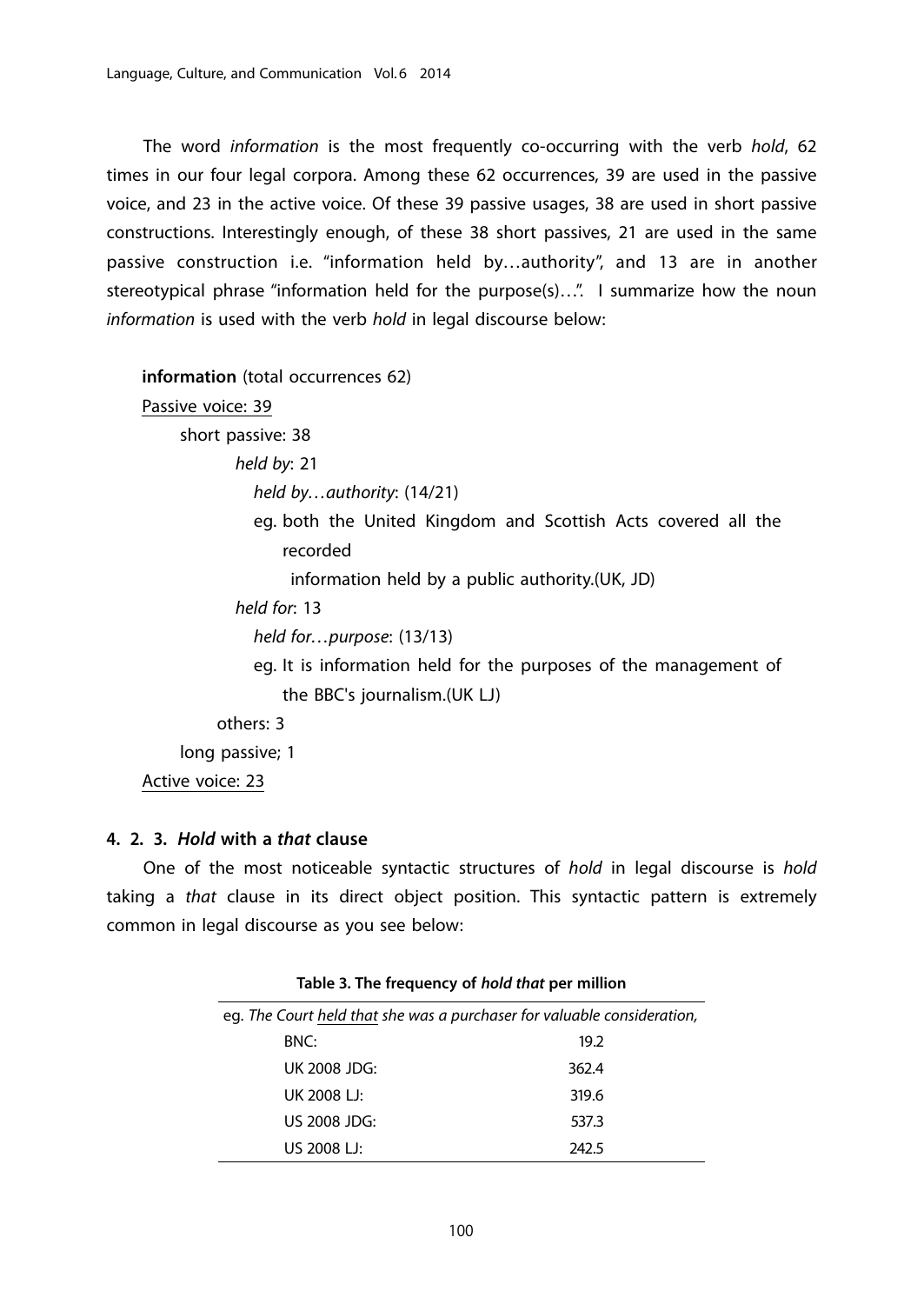When *hold* takes a *that* clause, the subject noun phrases are limited to those indicating legal authorities. As the list below indicates, the choice is typically either *court*, legal institute, or *Lords*, legal experts. Thus, it is possible to summarize this stereotypical syntactic structure of *hold* + *that* clause as a fixed pattern of [*court/Lords* + *hold* + *that* clause].

**Table 4. Frequency counts of the subjects of** *hold* **with a** *that* **clause (per million)**

| BNC: court 4.1, judge 0.5, J. 0.4, I 0.4, lordship 0.1, lord 0.3, J 0.1 |
|-------------------------------------------------------------------------|
| UK JG: court 86.9, I 29.0, House of Lords 14.5, J 13.1, judge 11.0,     |
| lord 9.7, LJ 8.3, majority 6.2                                          |
| UK LJ: court 89.8, House of Lords 25.2, majority 12.6, LJ 11.8,         |
| Lord 11.8, J. 10.2                                                      |
| US JG: court 179.0, we 156.1, Circuit 21.6, majority 7.0                |
| US LJ: court 120.8, circuit 18.5                                        |
|                                                                         |

The above research results strongly imply that particular words and grammatical structures are conventionally chosen to express technical content, and since they are repeatedly used, those expressions become practically set phrases.

## **4. 2. 4. Phrasal verb use**

Finally let us look at the phrasal verb use of *hold*. As we know well, *hold* is often combined with particles such as *back*, *on*, *out*, *up*, to make various kind phrasal verbs. This type of phrasal usage is common in general discourse but infrequent in legal discourse. In the UK Judgments and US decisions there are none.

| eg. Hold up and stand still. |                                                       |  |  |  |
|------------------------------|-------------------------------------------------------|--|--|--|
| BNC:                         | hold on 9.7, hold back 3.4, hold up 5.1, hold out 3.8 |  |  |  |
| UK 2008 JG:                  | <b>NONF</b>                                           |  |  |  |
| UK 2008 L E                  | hold out 3.9                                          |  |  |  |
| US 2008 JG:                  | <b>NONF</b>                                           |  |  |  |
| US 200811:                   | hold out 1.5                                          |  |  |  |

**Table 5. Frequency counts of phrasal verbs (intransitive use) (per million)**

| Table 6. Phrasal verbs (transitive use) (per million) |  |
|-------------------------------------------------------|--|
|-------------------------------------------------------|--|

| eg. He held up his hand. |                                                         |  |  |  |
|--------------------------|---------------------------------------------------------|--|--|--|
| BNC:                     | hold out 9.8, hold up 9.9, hold back 4.0, hold down 3.1 |  |  |  |
| UK 2008 $IG:$            | <b>NONF</b>                                             |  |  |  |
| UK 2008 LJ:              | hold up 2.4, hold out 1.6                               |  |  |  |
| $US 2008$ IG:            | <b>NONF</b>                                             |  |  |  |
| US 2008 LJ:              | hold up 3.1                                             |  |  |  |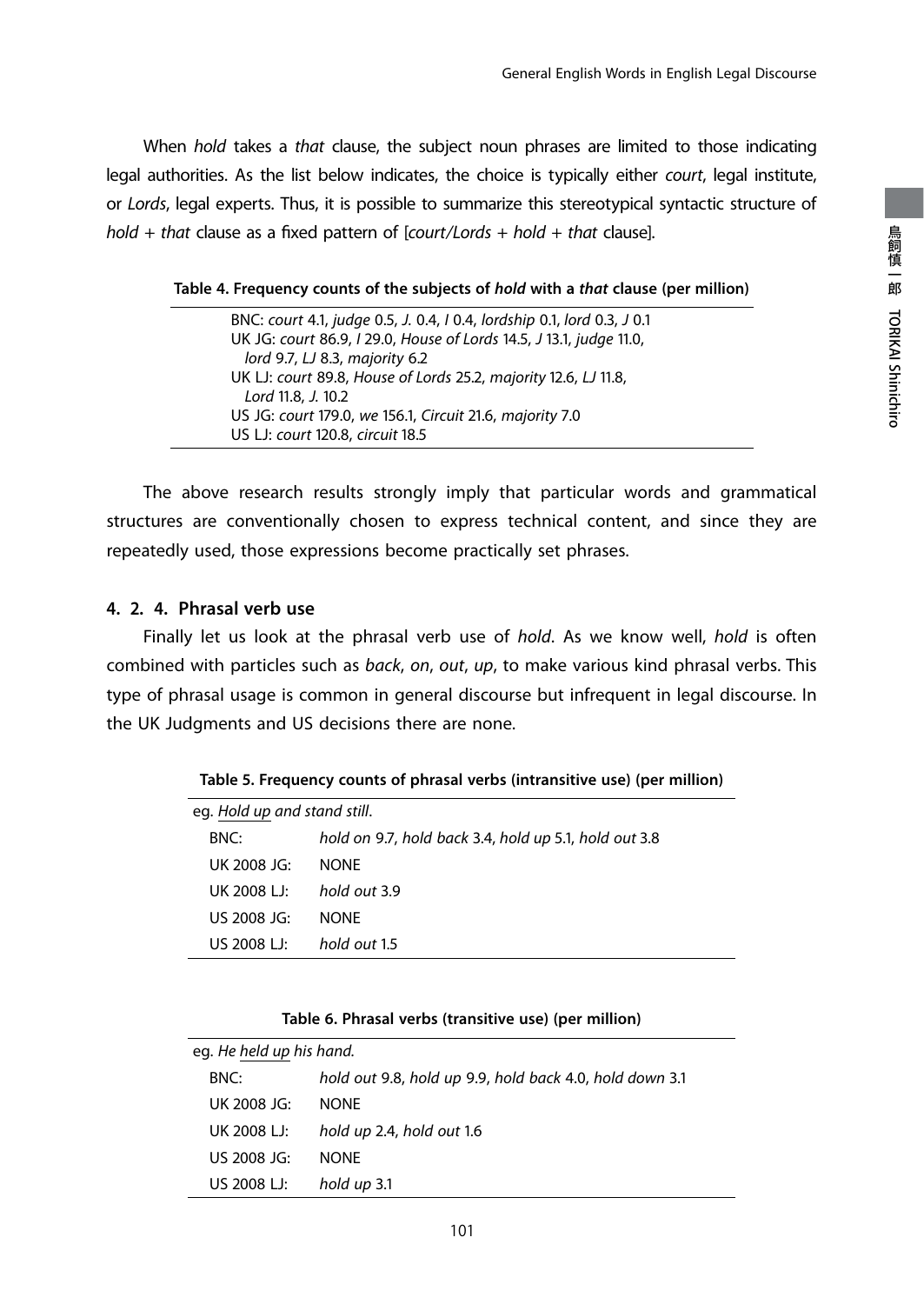# **5. Its description in our legal dictionary**

When we put the results of all the discussions we have held so far about the use of *hold* in legal discourse in the form of a legal English dictionary entry, the results would be like this:

**hold** (UKJG: 981.9, UKLJ: 755.3, USJG: 911.5 , USLJ: 646,1)(per million) <sup>①</sup>

**1. 1 judge, decide** <sup>②</sup>

 [V that] <sup>③</sup> *We hold that no such claim may be brought.*(US JD) <sup>④</sup> *The court held that the unsuccessful arbitration did not preclude the federal lawsuit.* (US JD)

**1. 2 having information, data; view, belief, opinion, etc.** <sup>②</sup>

[V n<sup>] 3</sup> both the United Kingdom and Scottish Acts covered all the recorded *information held by a public authority.*(UK, JD) *It is information held for the purposes of the management of the BBC's journalism.* (UK LJ) *In so far as it hold information in respect of certain activities,…* (UK, JD) *This rticle will challenge this widely held view by contrasting the German and American systems of pre-trial investigations.* (UK LJ) *So it was not unlawful to discriminate against someone precisely because he had once held that opinion.* (UK, JD)

**2. owing property, asset, title, land, etc.** <sup>②</sup>

 [V n] <sup>③</sup> *Their Lordships agreed that where property is held by legal co-owners,* (UK LJ) *the applicant demonstrably held assets whose provenance could not be established* (UK JD)

**3. organizing hearing, election, meeting, etc.** <sup>②</sup>

[V n] <sup>③</sup> *Congress held hearings and pieced together potential legislation.* (US

- LJ) *but only a single election was held during that period.* (US JD)
- **4. doing the action of inquiry, procession, investigation, inquest, inquiry, etc.** <sup>②</sup>

 [V n]<sup>③</sup>*An inquiry was held under this Ordinance to establish the identity and places of birth of the prisoners.* (UK LJ) *So the proposal to hold the procession there was exempted from the notification requirement by section 11(2).* (UK JD)

**5. remaining a plaintiff, detainee, alien, citizen, etc. under control** <sup>②</sup> [V n] <sup>③</sup> *By holding the plaintiff to this representation, the plaintiff's autonomy is equally respected.* (UK LJ)

① The frequencies of *hold* in the UK Supreme Court Judgments, UK Law Journals, US